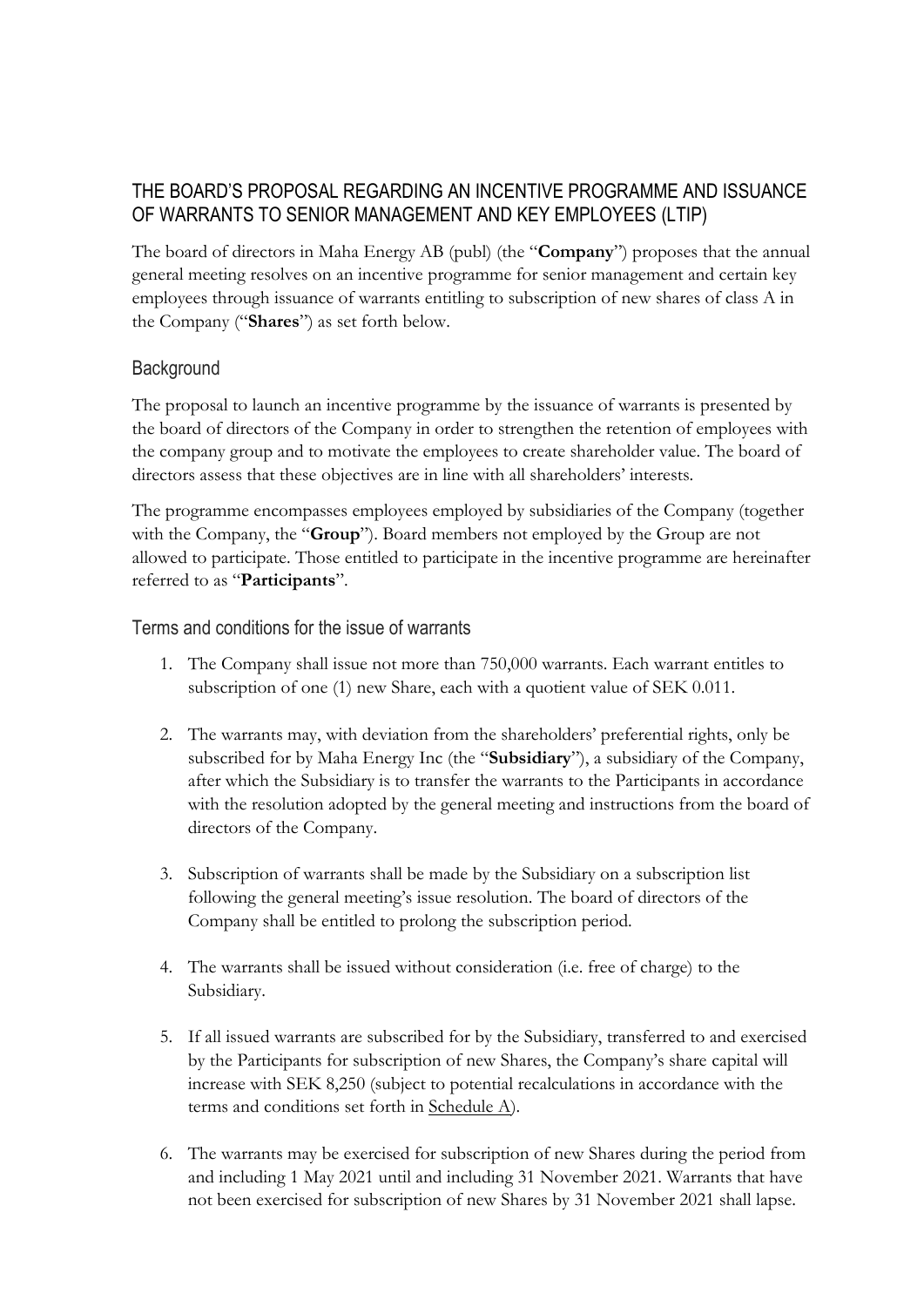- 7. Each warrant shall entitle the warrant holder to subscribe for one new Share in the Company at a subscription price per Share (the "**Exercise Price**") corresponding to 100% of the volume weighted average last closing price for the Company's share on Nasdaq First North during the period from and including 24 May 2018 until and including 29 May 2018. The Exercise Price thus calculated shall be rounded off to the nearest whole SEK 0.10, whereupon SEK 0.5 shall be rounded upwards. The Exercise Price may never be below the quotient value of the shares.
- 8. The warrants are subject to customary recalculation conditions, set forth in Schedule A.

#### Allocation principles to be applied in relation to Participants

Warrants subscribed for by the Subsidiary shall be transferred to the Participants in accordance with instructions from the board of directors of the Company and the principles set forth below.

The transfers of warrants from the Subsidiary to the Participants are to be made without consideration (i.e. free of charge).

The Participants' right to receive warrants shall be differentiated based on position, responsibility and work performance in the Group. The Participants will be divided into seven different categories and only persons in such categories will be offered the right to receive warrants.

| Position                                       | Maximum allocation per<br>Participant |
|------------------------------------------------|---------------------------------------|
| CEO                                            | $150,000$ warrants                    |
| CCO & VP                                       | $150,000$ warrants                    |
| <b>CFO</b>                                     | $100,000$ warrants                    |
| COO                                            | $100,000$ warrants                    |
| VP Exploration                                 | 75,000                                |
| Controller                                     | 50,000                                |
| Other Key employees,<br>maximum of 7 employees | 125,000 warrants                      |

Maximum allocation of warrants within each category of Participants:

Allocated warrants may be exercised for subscription of new Shares in the Company during the period from and including 1 May 2021 until and including 31 November 2021. Subscription of new Shares may however not take place during so-called closed periods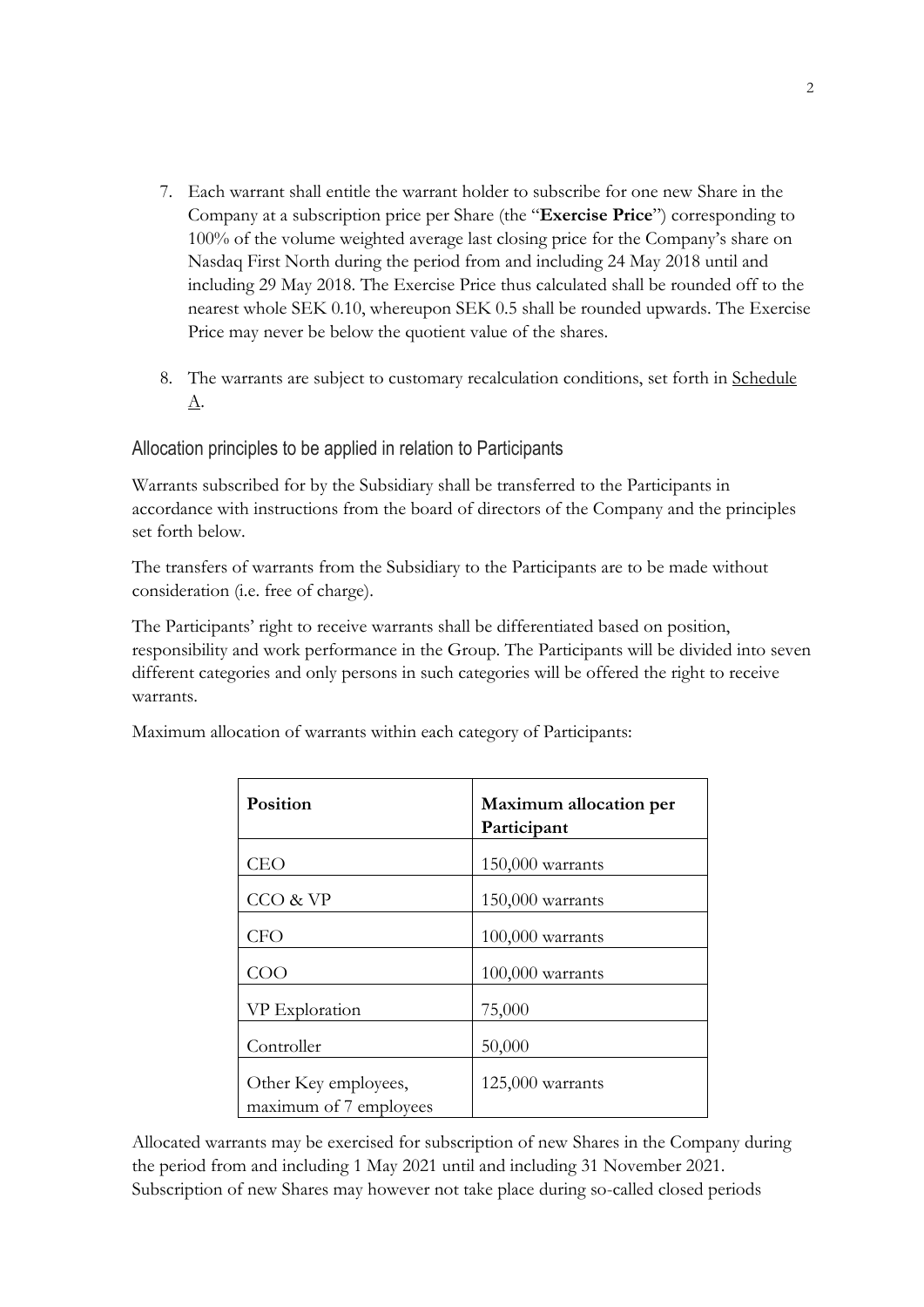according to the EU Market Abuse Regulation, or otherwise in breach of relevant insider rules and regulations (including the Company's internal guidelines in this respect).

### Warrant agreement

All warrants will be governed by warrant agreements to be entered into between each Participant and the Subsidiary in connection with the transfer of warrants from the Subsidiary. The warrant agreement will include certain transfer restrictions and other terms and conditions customary for such agreements.

### Reasons for the deviation from the shareholders' preferential rights

The reasons for the deviation from the shareholders' preferential rights is that the Company wishes to offer warrants to employees of the Group in order to strengthen the retention of employees and to motivate them to contribute to the creation of shareholder value.

#### Dilution, costs, etc.

Upon full subscription, transfer and exercise of all 750,000 issued warrants; a total of 750,000 new Shares will be issued in the Company (subject to potential recalculations in accordance with the terms and conditions set forth in Schedule A). This would lead to a dilution corresponding to 0.8% of the total share capital and number of votes in the Company (based on the share capital and number of shares in the Company registered as of the date of this proposal and calculated as the maximum amount of share capital and number of shares that may be issued, divided by the total share capital and the total number of shares in the Company after all warrants have been exercised).

The incentive programme is expected to have a marginal effect on the Company's earnings per share. A preliminary estimate of the market value of the warrants is SEK 2.29 per warrant for the call period, assuming an underlying market value and exercise price of SEK 6.70 per share. The Black Scholes valuation model has been used for valuing the warrants and assumes a risk free interest of -0.17 percent and a volatility of 47 percent.

Costs related to the issuance of warrants under the incentive programme will be accounted for in accordance with IFRS 2 and recognized as an expense in the income statement during the vesting period. The preliminary estimate of total cost to be recorded during the term of the programme is SEK 1,715,656. Ongoing administration costs and other costs of the programme are minimal.

#### Outstanding incentive programmes

As of the date of this proposal, the Subsidiary has 800,000 stock options outstanding under a separate stock-based incentive plan. Upon exercise of the stock options, the option holders become shareholders in the Company instead of the Subsidiary. In order to facilitate such exchange the Company has issued the shares of class C2 to be converted to shares of class A and delivered to holders upon exercise of stock options.